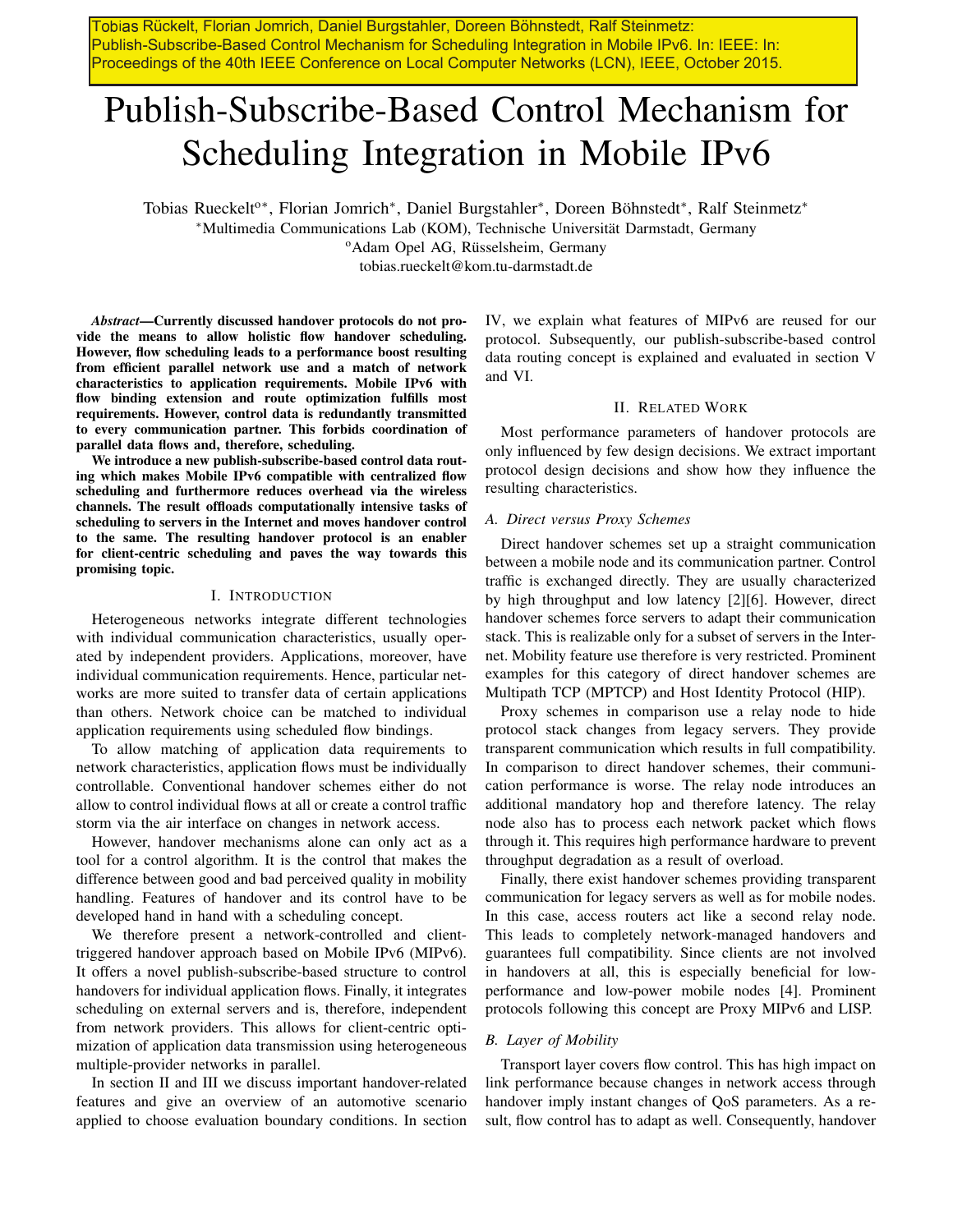protocols should be tightly coupled with flow control in order to use networks efficiently. Hence, transport layer is well suited for handover mechanisms. Famous candidates for transport layer mobility protocols are Stream Control Transmission Protocol and MPTCP. The latter supports reliable transfer only. If MPTCP is used, additional logic is required to support handovers for unreliable data transport.

Applying handover mechanisms at Network Layer solves problems of multiple protocol dependent mechanisms since it is used for all Internet traffic. Consequently, a mechanism in this layer covers all communication. Prominent examples are MIPv6 and HIP. Nevertheless, applying handover at network layer separates handover from flow control.

## *C. Separation of Data and Control*

Handover control traffic can be inserted into data packets using protocol options or additional headers. This implies minimal overhead and ideal synchronization of data and control traffic. However, changes in default protocol stack often lead to packet drop at middle boxes. Examples are MPTCP and HIP. For full compatibility, changes at data packets must be transparent for the network. Control traffic must then be sent in dedicated packets. This is used in most MIPv6 derivatives.

#### III. PREREQUISITES

Instead of focusing on the handover alone, we couple it with flow scheduling. Accordingly, we consider the handover mechanism as a tool for execution of elaborated schedules. Without scheduling mechanisms, only trivial scenarios can reach good performance; and even those use routing rules that can be seen as a basic kind of scheduler. Moreover, scheduling triggers handovers and should, therefore, be located nearby handover control to reduce control traffic. Hence, our goal is the tight integration of a generic scheduling component into the handover concept.

## *A. Automotive Evaluation Scenario*

The automotive scenario is characterized by networks of different providers including small cells and clients moving with high speed. This leads to potentially *frequent handovers* [5]. Consequently, potential handover latency and control overhead problems are amplified in this scenario.

Furthermore, clients must be able to use networks of different network providers in parallel. Thus, mechanisms must work independently from network operators.

#### IV. PROTOCOL DESIGN AND REUSABLE FEATURES

To develop the design of our protocol, we derive required features and choose Mobile IPv6 as base protocol.

#### *A. Requirement-Based Design Implications*

Compatibility is a principal requirement of our concept. This firstly refers to legacy servers as communication partners. Servers which do not integrate our protocol should still be reachable and profit from the mobility protocol. In contrast, vehicle Internet connectivity is still not introduced to the mass market and mandatory changes in their communication

stack are possible. Moreover, transparency for the client is not desired because we want to influence routing according to individual client requirements. We decided to use a *single proxy server* which provides transparency to legacy servers only. To stay independent from network providers, the proxy server is located in the Internet.

Yet, proxy nodes add an additional mandatory hop into routes. This delays packet delivery and produces load at the proxy. Extensive use may exhaust the proxy's Internet connection or its computational resources which consequently leads to reduced performance. As a competitive advantage, service providers might be interested in high-performance transmission to mobile nodes. An adaption of their communication stack to support our protocol enables direct communication with the mobile node. We, therefore, integrate *route optimization* as an elementary but optional part which reduces latency of data transmission significantly and increases throughput.

The handover protocol serves as a tool for scheduling of application traffic. The system benefits most from scheduling if it handles all application traffic. Consequently, the handover protocol must act below transport layer to cover all Internet connections. To prevent packet drop at middle boxes, packets must be transparent. This forbids to use additional headers. We firstly decided to use *IP layer* and tunneling to enable handover and secondly to separate handover control traffic from data traffic.

The handover protocol which matches the requirements best is MIPv6 with selected extensions explained in the following.

## *B. Reused Mobile IPv6 features*

*1) Multi-homing with Flow Binding:* We use Multiple Careof Address Registration (RFC 5648), which basically enables multi-homing. It defines a table of assigned IP addresses and attaches a Binding Identifier to each entry. We furthermore use Flow Bindings (RFC 6089) which enable identification and control of individual flows. It allows to use networks of multiple independent providers in parallel. This is a basic requirement for flow scheduling.

*2) Route Optimization Extension:* Direct routing between mobile node and its communication partner is more efficient than routing via a proxy. If the communication partner is capable of MIPv6, a direct connection can be established using route optimization (RFC4866). The mobile node (MN) requests route optimization at the communication partner, called correspondent node (CN) in the following.

MIPv6 with the selected features experiences problems, especially in the automotive scenario with scheduled and frequent handovers.

#### *C. Weaknesses of default Mobile IPv6 Route Optimization*

When default MIPv6 route optimization is applied, the mobile node exchanges control information directly with each correspondent node, as shown in figure 1b.

The Home Agent (HA) proxy node is not aware of these additional flows. However, this is an essential input for future scheduling.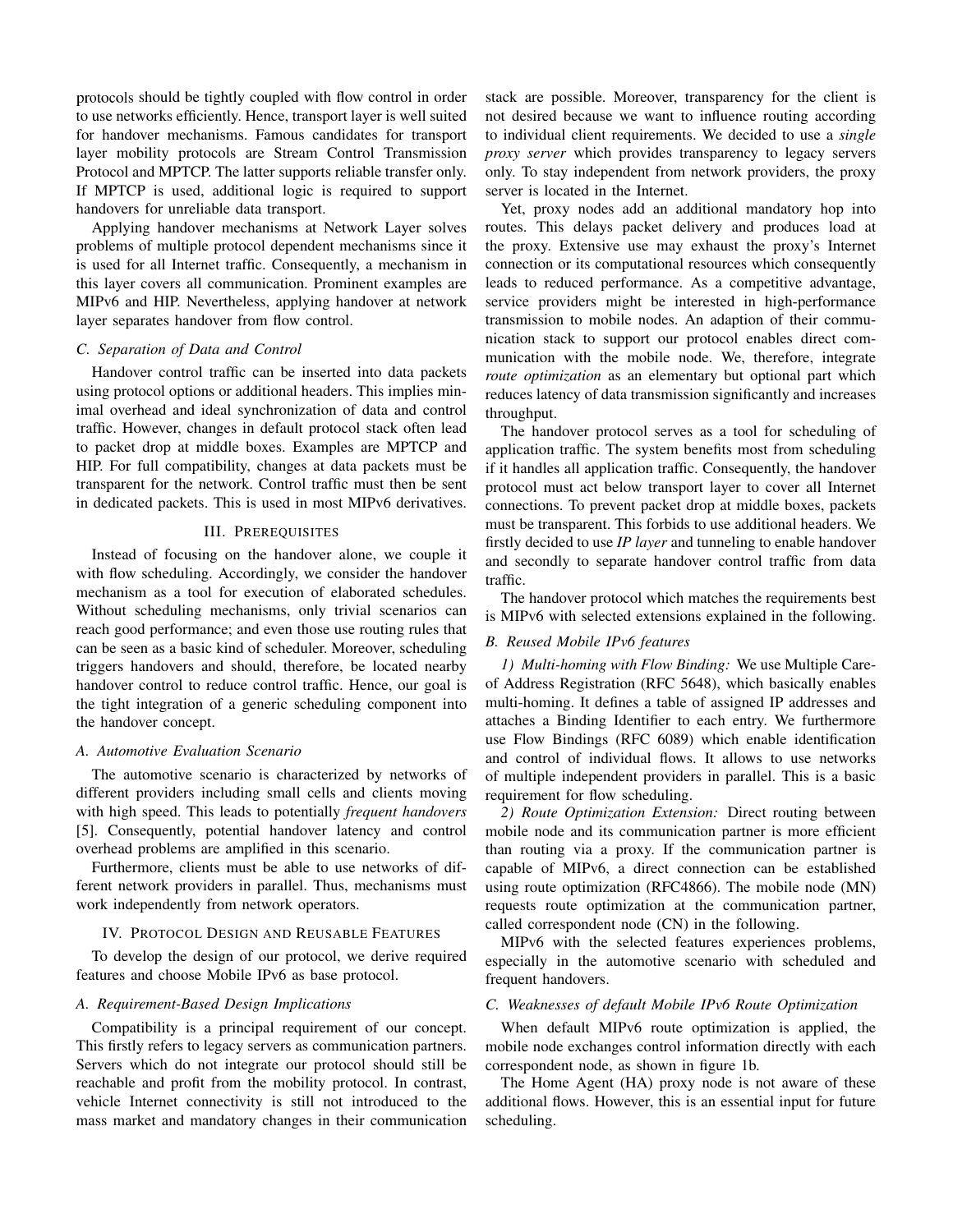

Fig. 1. a) MIPv6 default routing (left) b) MIPv6 default route optimization (center) c) proposed route optimization (right)

Furthermore, when connections to multiple CNs exist, redundant control information is transmitted to each of these servers separately. This behavior strains resources from the wireless channel. Yet, parallel connections to multiple CNs using default routing optimization results in large overhead, especially in the vehicle scenario with frequent handovers. Moreover, the resulting knowledge distribution allows scheduling only at the performance restricted MN.

Hence, we propose another control scheme for route optimization in order to move knowledge to the HA and to reduce overhead linearly by the number of connections.

## V. CONTRIBUTIONS

## *A. Novel Control Scheme During Route Optimization*

To solve these problems, we propose to use the HA as a publish-subscribe broker for control information. MIPv6 Control messages are sent only once directly between HA and MN. CNs subscribe at the HA for updates from the MN, like shown in Fig. 1c. Consequently, the overhead of control traffic over the wireless channels gets independent from the number of CNs. Each control message has to be transmitted via the air only once: to the HA. This reduces control traffic via the wireless channel significantly.

Moreover, all control data passes the HA and centralizes control. This is a critical enabler for scheduling in future systems. Scheduling and mobility management can cooperate at the HA without creating further control traffic.

However, this publish-subscribe based management introduces an additional mandatory hop into control traffic routes and causes additional latency. In order to make handover latency neglactable, scheduling is supposed to trigger handovers proactively. The HA controls the routing of client traffic and executes strategic and proactive handovers according to calculated schedules.

#### *B. Protocol detail*

Initialization of the publish subscribe system requires new messages. We use the sequence diagram of Fig. 2 to explain the steps of our protocol extension and refer to the specific messages using numbers in brackets.

The MN registers with a request for a Home Address (HoA) at a selected HA (1). After receiving a client-specific HoA (2), MN and HA regularly exchange Binding Updates (BU)



Fig. 2. Sequence diagram of proposed route optimization

containing new IP addresses and Flow Binding Updates (FBU) containing routing rules (3). The initialization is finished according to existing MIPv6 specifications.

As soon as the HA receives first data from the CN (4), the HA requests the CN for route optimization (6). This new request contains the required information to establish route optimization. If the CN is not capable to do route optimization, it will ignore the request and use default MIPv6.

If the CN is capable, it acknowledges the request. This acknowledgment contains a subscription (7) to relevant BUs and FBUs and initiates route optimization. The HA informs the MN about the successful route optimization initialization with the CN.

In the following, the route is optimized according to our concept. Data takes the direct route between MN and CN (8). BUs from the MN are published at the HA (9) which forwards them to subscribers. The HA uses scheduling results to create routing rules in form of FBUs and forwards them to the subscribers (10) including the MN.

This results in a mixed system using both of the two scenarios of Fig. 2a without route optimization and 2c with route optimization.

## *C. Scheduling and Home Agent Role*

Scheduling is a computationally intensive task and requires environmental data like future network availability. Gathering of such data causes additional traffic which strains throughput. To release wireless resources, we place scheduling on the HA. The HA can use its cable link to access this information.

Furthermore, computational power is a restricted resource at mobile nodes. This relates to additional energy consumption as well as hardware limits. Consequently, both requirements for scheduling integration – throughput and computational power – are satisfied more easily by Internet servers.

To combine HA functions and scheduling, we move both functions to an independent server in the Internet. This fusion eliminates further control traffic for coordination of HA functions and scheduling and offloads computationally intensive tasks to powerful servers.